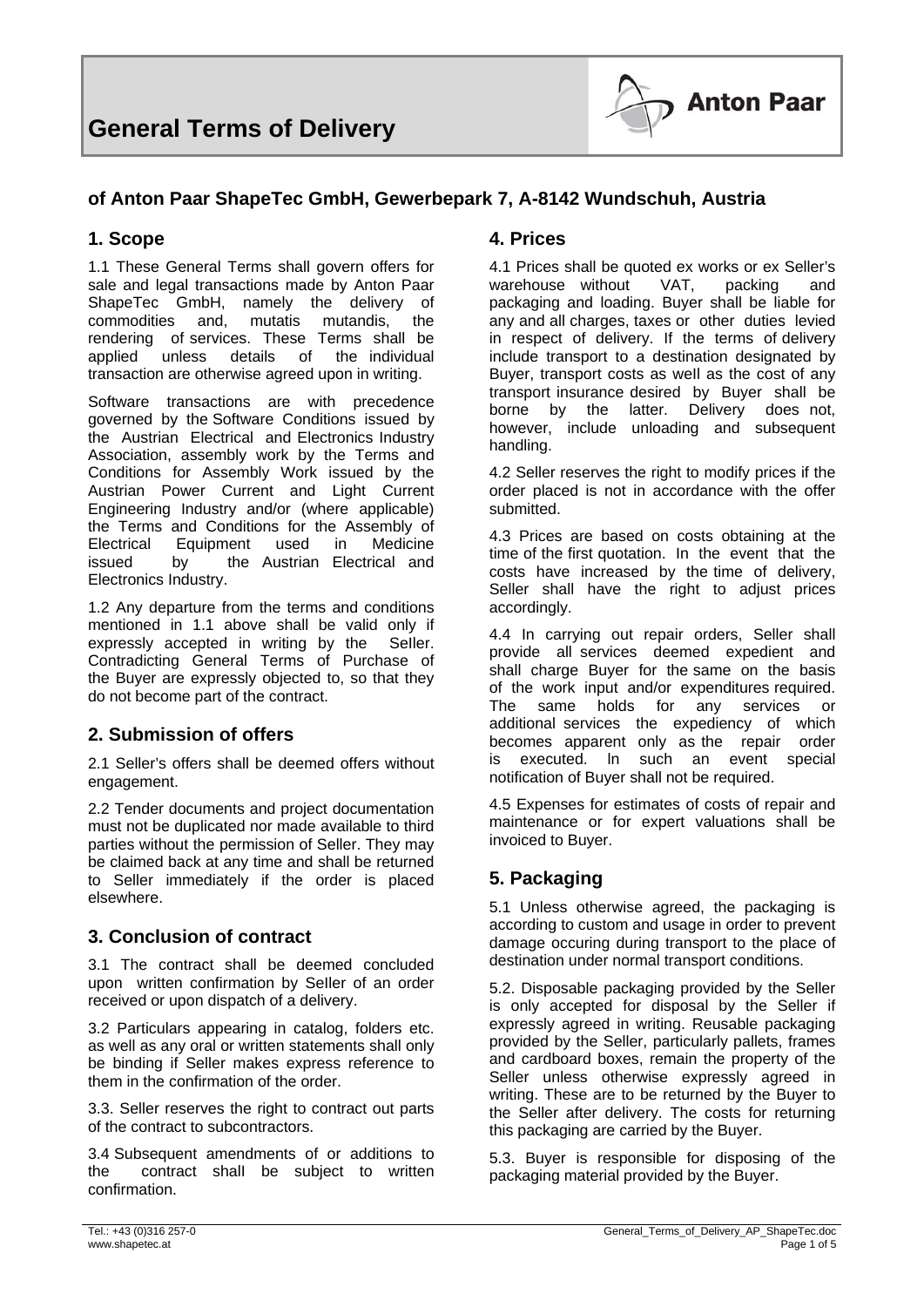#### **6. Delivery**

6.1 The period allowed for delivery shall commence at the latest of the following dates:

a) the date of order confirmation by Seller;

b) the date of fulfillment by Buyer of all the conditions, technical, commercial and other, for which he is responsible;

c) the date of receipt by Seller of a deposit or security due before delivery of the goods in question.

6.2 Buyer shall obtain whatever licences or approvals may be required from authorities or third parties for the realization of the contract. If the granting of such licences or approvals is delayed for any reason the delivery period shall be extended accordingly.

6.3 SeIler may carry out, and charge Buyer for, partial or advance deliveries. If delivery on call is agreed upon, the commodity shall be deemed called off at the Iatest one year after the order was placed.

6.4 In case of unforeseeable circumstances or circumstances beyond the parties control, such as all cases of force majeure, which impede compliance with the agreed period of delivery, the latter shall be extended in any case for the duration of such circumstances; these include in particular armed conflicts, official interventions and prohibitions, delays in transport or customs clearance, damages in transit, energy shortage and raw materials scarcity, labor disputes, and default on performance by a major component supplier who is difficult to replace. The aforesaid circumstances shall be deemed to prevail irrespective of whether they affect SeIler or his subcontractor(s).

6.5 If a contractual penalty for default of delivery was agreed upon by contracting parties when the contract was concluded, it shall be executed as follows, and any deviations concerning individual items shall not affect the remaining provisions: Where delay in performance can be shown to have occurred solely through the fault of Seller, Buyer may claim for each completed week of delay an indemnity of at most one half of one per cent, a total of no more than 5 %, however, of the value of that part of the goods to be delivered which cannot be used on account of Seller's failure to deliver an essential part thereof, provided the Buyer has suffered a damage to the aforesaid extent. Assertion of rights of damages exceeding this extent is precluded.

## **7. Passage of risk and Place of performance**

7.1 Unless otherwise agreed, enjoyment and risk shall pass to the Buyer at the time of departure of the goods ex works or ex warehouse. This provision also includes the case of shipment being effected, organised and supervised by Seller and the case of delivery being made in connection with assembly work to be undertaken by Seller.

**Anton Paar** 

7.2 For services the place of performance shall be the place at which the service is rendered; the risk in respect of such services or any part thereof that may have been agreed upon shall pass to Buyer at the time the services have been rendered.

## **8. Payment**

8.1 Unless otherwise agreed, one third of the purchase price shall fall due at the time of receipt by Buyer of the order confirmation of Seller, one third after half the delivery period has elapsed and the balance at the time of delivery. Irrespective thereof the turnover tax comprised in the amount of the invoice shall be paid within 30 days of the invoice date.

8.2 In the case of part settlements the individual part payments shall fall due upon receipt of the respective invoices. The same shall apply to amounts invoiced for additional deliveries or resulting from additional agreements beyond the scope of the original contract, irrespective of the terms of payment agreed upon for the principal delivery.

8.3 Payment shall be made without any discount free SeIler's domicile in the agreed currency. Drafts and checks shaII be accepted on account of payment only, with all interest, fees and charges in connection therewith (such as collection and discounting charges) to be borne by Buyer.

8.4 Buyer shall not be entitled to withhold or offset payment on the grounds of any warranty claims or other counterclaims.

8.5 Payment shall be deemed to have been effected on the date at which the amount in question is at SelIer's disposal.

8.6 If Buyer fails to meet the terms of payment or any other obligation arising from this or other transactions, Seller may without prejudice to his other rights

a) suspend performance of his own obligations until payments have been made or other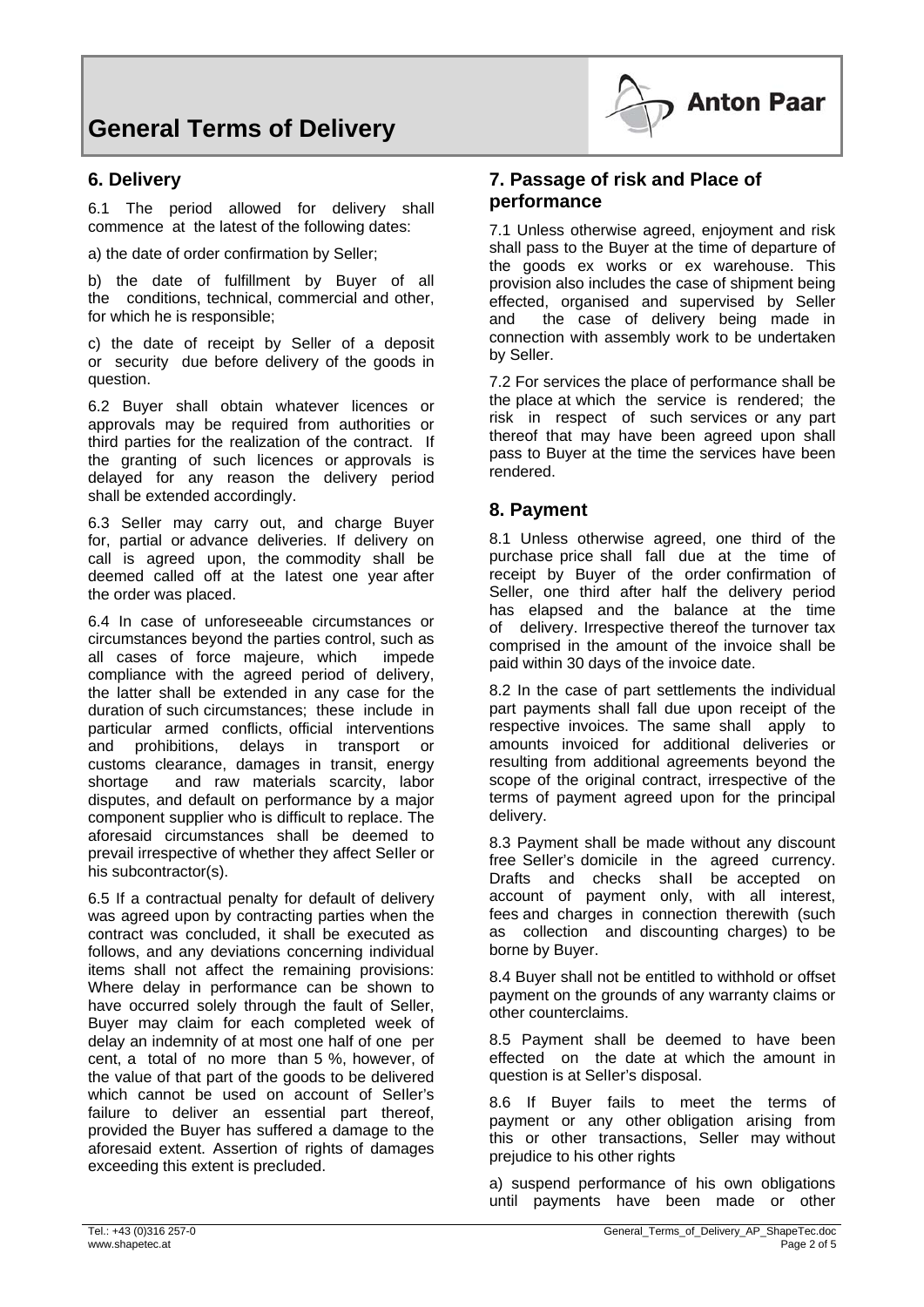

obligations fulfilled, and exercise his right to extend the period of delivery to a reasonable extent,

b) call in debts arisen from this or any other transactions and charge default interest amounting to 1.25 % per month plus turnover tax for these amounts beginning with the due dates, unless SeIler proves costs exceeding this.

In any case Seller has the right to invoice all expenses arising prior to a lawsuit, especially reminder charges and lawyer's fees.

8.7 Discounts or bonuses are subject to complete payment in due time.

8.8 The SeIler retains title to all goods delivered by the Seller (conditional commodities) until each and every claim of the Seller against the Buyer on account of the business connection, including interests and charges, has been fulfilled.

Buyer herewith assigns his claim out of a resale of conditional commodities, even if they are processed, transformed or combined with other commodities, to Seller to secure the latter's purchase money claim, and he undertakes to make a corresponding entry in his books or on his invoices. Upon request Buyer has to notify the assigned claim and the debtor thereof to Seller, and to make all information and material required for his debt collection available and to notify the assignment to the third-party debtor. If the goods are attached or otherwise levied upon, Buyer shalI draw attention to Sellers title and immediately inform Seller of the attachment or levy.

## **9. Warranty and acceptance of obligation to repair defects**

9.1 Once the agreed terms of payment have been complied with, Seller shall, subject to the conditions hereunder, remedy any defect existing at the time of acceptance of the article in question whether due to faulty design, material or manufacture, that impairs the functioning of said article. From particulars appearing in catalogues, folders, promotional literature as well as written or oral statements which have not been included in the agreement no warranty obligations may be deduced.

9.2 Unless special warranty periods operate for individual items the warranty period shall be 12 months. These conditions shall also apply to any goods supplied, or services rendered in respect of goods supplied, that are firmly attached to buildings or the ground. The warranty period **Anton Paar** 

9.3 The foregoing warranty obligations are conditional upon the Buyer giving immediate notice in writing of any defects that have occurred. Buyer shall prove immediately the presence of a defect, in particular he shall make available immediately to Seller all material and data in his possession. Upon receipt of such notice Seller shall, in the case of a defect covered by the warranty under 9.1 above, have the option to replace the defective goods or defective parts thereof or else to repair them on Buyer's premises or have them returned for repair, or to grant a fair and reasonable price reduction.

9.4 Any expenses incurred in connection with rectifying defects (e.g. expenses for assembly and disassembly, transport, waste disposal, travel and site-to-quarters time) shall be borne by Buyer. For warranty work on Buyer's premises Buyer shall make available free of charge any assistance, hoisting gear, scaffolding and sundry supplies and incidentals that may be required. Replaced parts shall become the property of Seller.

9.5 If an article is manufactured by Seller on the basis of design data, design drawings, models or other specifications supplied by Buyer, Seller's warranty shall be restricted to noncompliance with Buyers specifications.

9.6 Customer-specific bought-in parts and provided parts were not checked for RoHS conformity.

9.7 The Seller accepts liability for the parts of the goods which the Seller received from subcontractors specified by the Buyer only within the framework of the guarantee claims which the Seller is entitled to from the subcontractor.

9.8 SeIler's warranty obligation shall not extend to any defects due to assembly and installation work not undertaken by Seller, inadequate equipment, or due to non-compliance with installation requirements and operating conditions, overloading of parts in excess of the design values stipulated by Seller, negligent or faulty handling or the use of inappropriate materials, nor for defects attributable to material supplied by Buyer. Nor shall Seller be liable for damage due to acts of third parties, atmospheric discharges. Excess voltage and chemical influences. The warranty does not cover the replacement of parts subject to natural wear and tear. Seller accepts no warranty for the sale of used goods.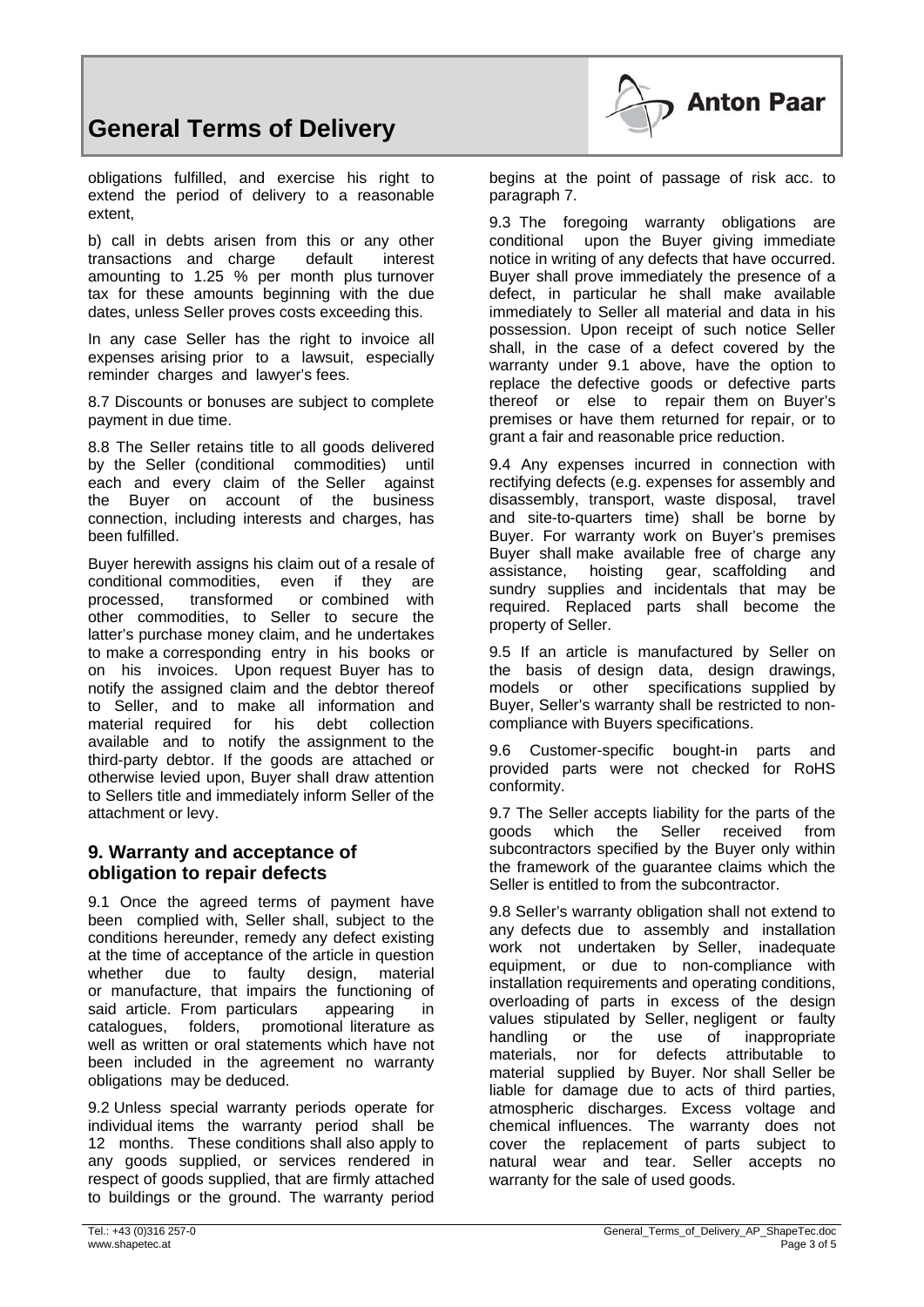

9.9 The warranty shall lapse immediately if, without written consent of SeIler, Buyer himself or a third party not expressly authorised undertakes modifications or repairs on any items delivered.

9.10 The Buyer's claims of redress against the Seller on grounds of the Buyer's own warranty obligations from resale are struck by the statute of limitation with lapse of the period mentioned under point 9.2.

9.11 The provisions of sub-paragraphs 9.1 to 9.10 shall apply, mutatis mutandis, to all cases where the obligation to repair defects has to be accepted for other reasons laid down by law.

#### **10. Withdrawal from contract**

10.1 Buyer may withdraw from the contract only in the event of delays caused by gross negligence on the part of SeIler and only after a reasonable period of grace has elapsed. Withdrawal from contract shall be notified in writing by registered mail.

10.2 Irrespective of his other rights SeIler shall be entitled to withdraw from the contract

a) if the execution of delivery or the inception or continuation of services to be rendered under the contract is made impossible for reasons within the responsibility of Buyer and if the delay is extended beyond a reasonable period of grace allowed:

b) if doubts have arisen as to Buyer's creditworthiness and if same fails, on SeIler's request, to make an advance payment or to provide adequate security prior to delivery, or

c) if, for reasons mentioned in 6.4, the period allowed for delivery is extended by more than half of the period originally agreed or by at least 6 months.

10.3 For the reasons given above withdrawal from the contract shall also be possible in respect of any outstanding part of the delivery or service contracted for.

10.4 If bankruptcy proceedings are instituted against any contracting party or an application for bankruptcy proceedings against that party is not granted for insufficiency of assets, the other party may withdraw from the contract without allowing a period of grace.

10.5 Without prejudice to Seller's claim for damages including expenses arising prior to a lawsuit, upon withdrawal from contract any open accounts in respect of deliveries made or services rendered in whole or in part shall be settled according to contract This provision also covers deliveries or services not yet accepted



**Anton Paar** 

10.6 Withdrawal from contract shall have no consequences other than those stipulated above.

## **11. Seller's liability**

11.1 Outside the scope of the Product Liability Act. Seller shall be liable only if the damage in question is proved to be due to intentional acts or acts of gross negligence, within the limits of statutory provisions. Seller shall not be liable for damage due to acts of ordinary negligence nor for consequential damages or damages for economic losses, loss of savings or interest or damage resulting from third-party claims against buyer.

11.2 Seller shall not be liable for damages in case of non- compliance with instructions for assembly, commissioning and operation (such as are contained in instructions for use) or non-compliance with licensing requirements.

11.3 Claims that exceed the contractual penalties that were agreed on are excluded from the respective title.

## **12. Assertion of Claims**

All claims to which Buyer is entitled must be asserted in court within three years from passage of risk as specified under paragraph 6, unless shorter limits of time are prescribed by law, otherwise claims shall become forfeited.

#### **13. Industrial property rights and copyrights**

13.1 Buyer shall indemnify Seller and hold him harmless against any claims for any infringement of industrial property rights raised against him if SeIler manufactures an article pursuant to any design data, design drawings, models or other specifications made available to him by Buyer.

13.2 Design documents such as plans and drawings and other technical specifications as well as samples, catalogues, prospectuses, pictures and the like shall remain the intellectual property of SeIler and are subject to the relevant statutory provisions governing reproduction, imitation, competition etc. The provisions of 2.2 above shall also cover design documents.